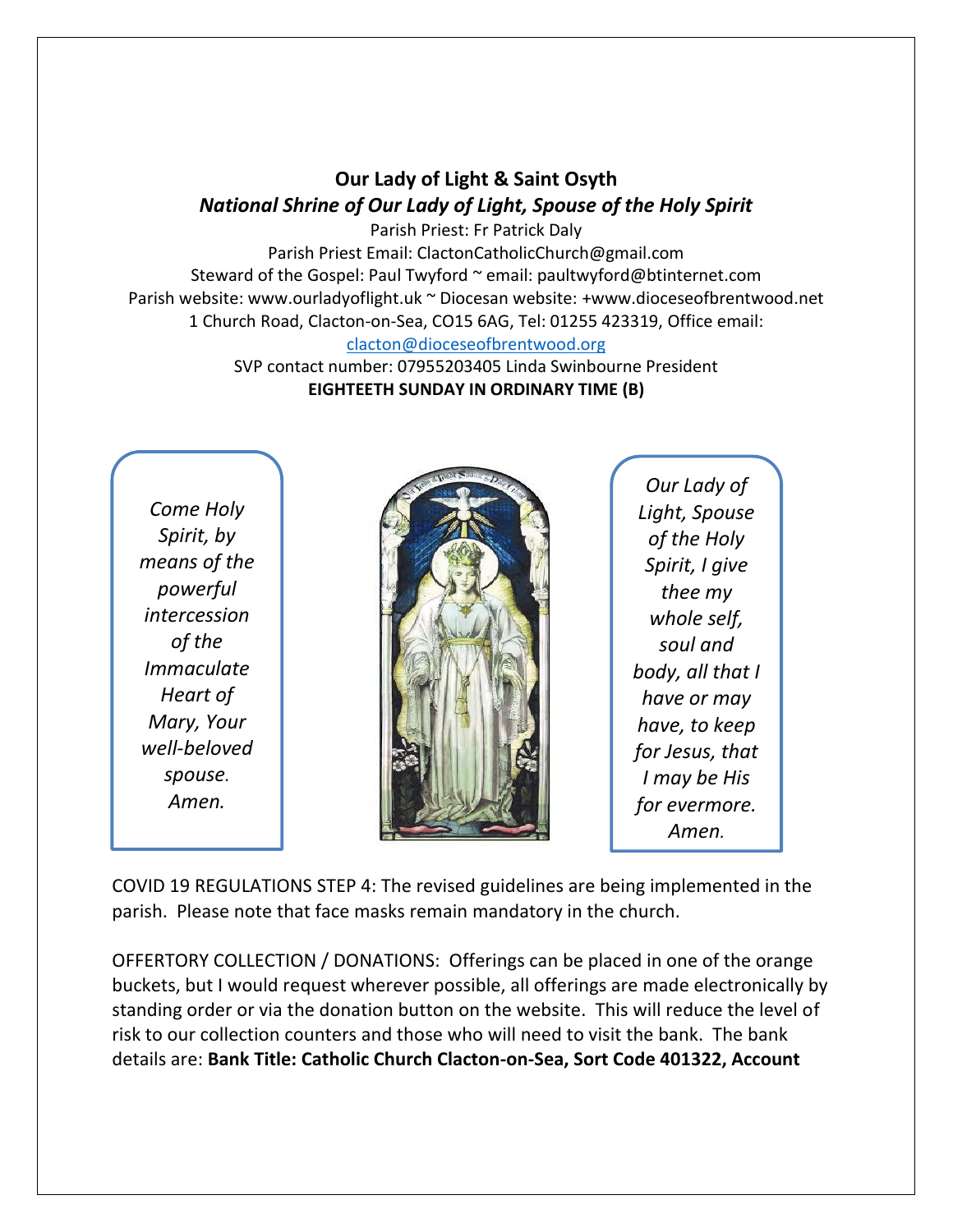**Number: 41020463.** Members of the gift-aid scheme should quote their name and gift aid number in the Reference. Funds received last week:

Electronic Offerings £373.00 of which £280.00 was gift aided.

Collection Offerings £445.70 of which £195.00 was gift aided.

St Peters Pence: £117.90 of which £3.00 was gift aided.

Thank you for your generosity, for Gift Aiding your offerings, and for your support of the Parish. Fr Patrick.

SUNDAY COLLECTION: The Bishops of England and Wales have authorised the resumption of the offertory collection with baskets and pouches for those unable to contribute by standing order or bank transfer. The preferred method going forward will remain standing order or bank transfer.

## JOHN 6:1-5

In the Gospel from John, the crowd had chased Jesus after the miracle of the feeding of the five thousand. Jesus tells the crowd trying to make him their king: 'do not work for food that cannot last, but work for food that endures to eternal life, the kind of food the Son of Man is offering you, for on Him the Father, God Himself, has set His seal'. He tells them: 'this is working for God: you must believe in the one He has sent'. They asked for a sign to believe in Jesus Christ. They said, 'our fathers had manna to eat in the desert; as scripture says: he gave them bread from heaven to eat'.

Jesus answered, 'I tell you most solemnly, it was not Moses who gave you bread from heaven, it is my Father who gives you the bread from heaven, the true bread, for the bread of God is that which comes down from heaven and gives life to the world'. The crowd asked Jesus, 'give us that bread always.' Jesus tells them, 'I am the bread of life. He who comes to me will never be hungry; he who believes in me will never thirst'. What is this Gospel telling us?

It tells us that God loved the world so much that He sent His only Son to be the means of our salvation. Jesus Christ through His death and resurrection has redeemed the world and has granted us forgiveness for our sins. Jesus Christ is the true bread from heaven, He who gives life to the world. To receive this life, we must seek and believe in the person of Jesus Christ: we must have faith!

The Holy Mass is a memorial of the Lord's Passion and Resurrection. The sacrifice of Christ and the sacrifice of the Eucharist are one single sacrifice. In the Eucharist, Christ gives us the very body which is given-up for us on the cross; He gives us the very blood which He poured out for many for the forgiveness of sins.

The Jews were sent manna from heaven in the desert to sustain their bodies in their journey to the Promised Land. Jesus gives us the Holy Eucharist to feed our souls, and leads us to eternal life in Heaven.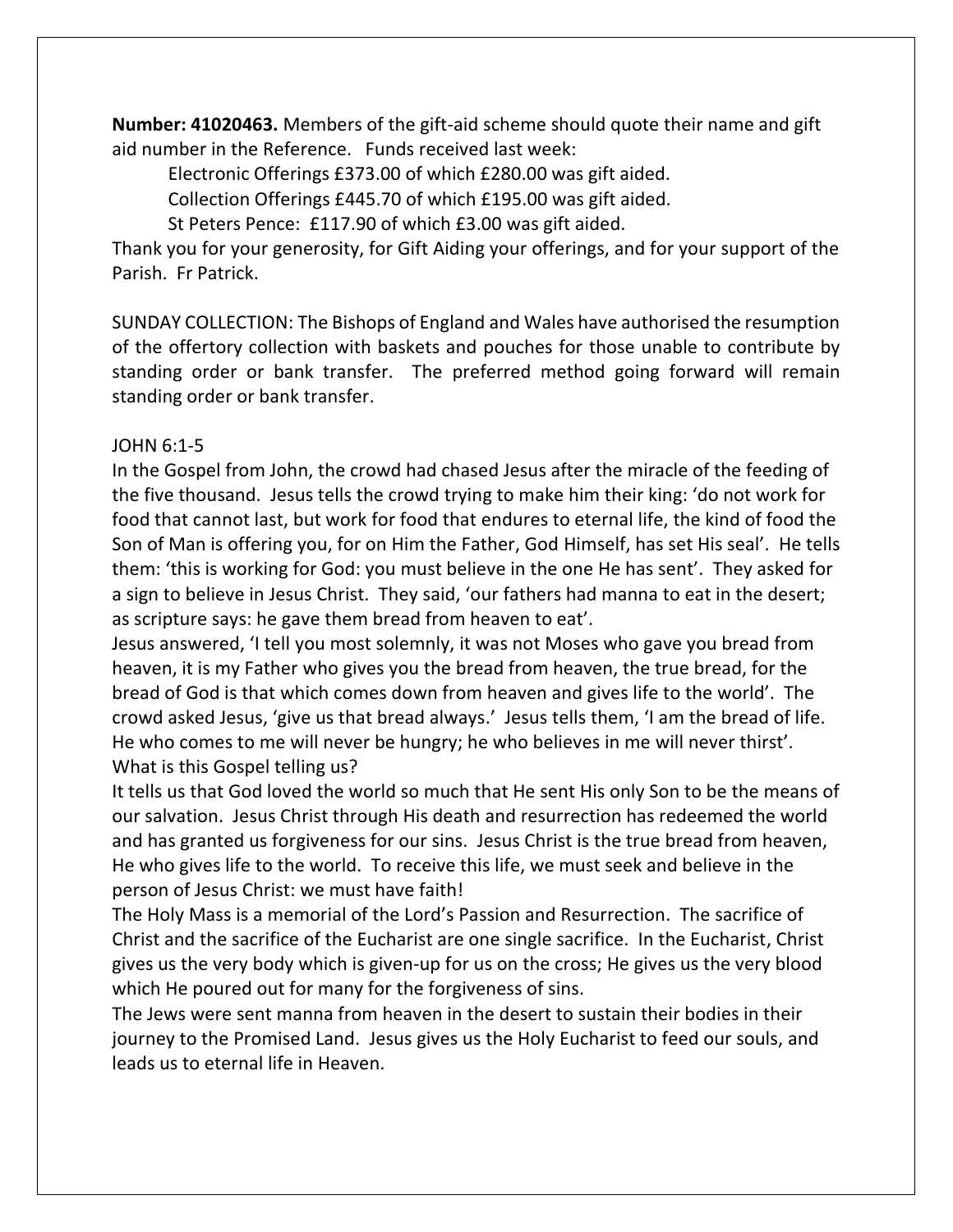## VERONA FATHER APPEAL 26/27TH JUNE

Fr John Downey has written thanking the parishioners for their prayers and generosity. £500.00 was sent to the Verona Fathers following the Appeal.

BISHOP'S VISITATION 27<sup>TH</sup> July: A big thank you for all who helped make the day a wonderful and enjoyable success for everybody. Fr Patrick

| Saturday 31 <sup>st</sup> July. | 9.30 am.              | MASS: Amelia (Tod) Jones         |
|---------------------------------|-----------------------|----------------------------------|
| Memorial of St Ignatius of      |                       | RIP.                             |
| Loyola, Pr.                     |                       | Mary Lance.                      |
| Saturday 31 <sup>st</sup> July. | 11.00 am to 12.00 am. | <b>SACRAMENT OF</b>              |
|                                 |                       | <b>RECONCILIATION:</b>           |
|                                 |                       | Confessions will be heard in     |
|                                 |                       | the Sacristy. Please tell the    |
|                                 |                       | Steward that you wish to go      |
|                                 |                       | to confession.                   |
| Saturday 31 <sup>st</sup> July  | 12.00 pm.             | THE HOLY ROSARY                  |
| Saturday 31 <sup>st</sup> July. | 11.00 am to 1.00 pm.  | Church is open for private       |
|                                 |                       | prayer with Exposition of the    |
|                                 |                       | <b>Blessed Sacrament.</b>        |
| Saturday 31 <sup>st</sup> July. | 6.00 pm.              | MASS: Blanche Bescoby RIP.       |
| Vigil of the Eighteenth         |                       | Mary Lance.                      |
| Sunday in Ordinary Time. (B)    |                       |                                  |
| Sunday 1 <sup>st</sup> August.  | 8.30 am.              | <b>MASS: Maureen Hollow RIP.</b> |
| The Eighteenth Sunday in        |                       | Catherine.                       |
| Ordinary Time. (B)              |                       |                                  |
| Sunday 1 <sup>st</sup> August.  | 10.30 am.             | <b>MASS: Marian Hume RIP.</b>    |
|                                 | <b>FAMILY MASS</b>    | Andy & Nuala Millay.             |
|                                 | This Mass is for      |                                  |
|                                 | families with young   |                                  |
|                                 | children.             |                                  |
| Monday 2 <sup>nd</sup> August.  | 9.30 am.              | MASS: Amelia (Tod) Jones         |
|                                 |                       | RIP.                             |
|                                 |                       | Mary Lance.                      |
| Tuesday 3 <sup>rd</sup> August. | 9.30 am.              | MASS: Pat & Des McGuire          |
|                                 |                       | Intentions.                      |
|                                 |                       | Anon.                            |

**THIS WEEK'S SERVICES.**